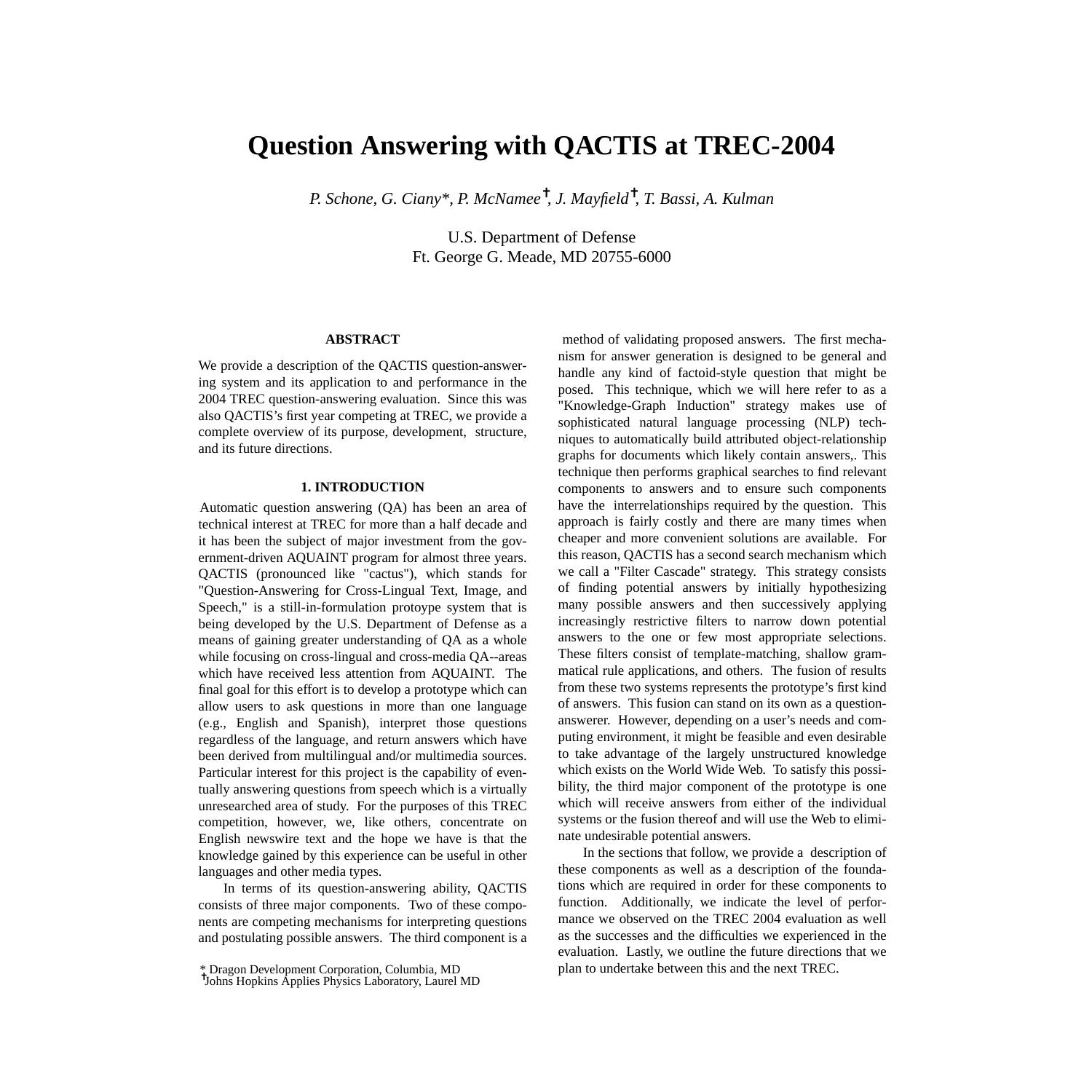#### **2. SYSTEM DESCRIPTION**

**Figure 1**: System Overview



#### **2.1. The Required Foundations**

Figure 1 provides a depiction of QACTIS as a whole. Since this TREC evaluation focuses on the processing of English newswire text, those components that are related to multilingual or multilmedia issues have not been depicted in the diagram and we will not go into a discussion of those. Several of the components which are emphasized have been mentioned before and will be described in greater detail later: namely, the induced knowledge-graph search, the filter cascade strategy, and the web validation. Before we describe those pieces, we will first provide a description of the few remaining groundwork components, namely question interpretation, knowledge incorporation, and document search which provide the foundations to the remaining components.

#### *2.1.1. Question Interpretation*

Obviously, it is essential that before a QA system can answer a question, it must be able to receive that question from a user and provide an interpretation of that question. QACTIS can interpret questions either via batch mode or graphical user interface. Figure 2 provides a depiction of QACTIS's GUI and an example question-answer pair (where the answer also includes the corresponding document support).

Prior to the 2004 TREC QA Evaluation, QACTIS was designed to handle questions in a stateless fashion as if each question were independent of the others. Moreover, the system was primarily designed to handle exclusively

factoid-style questions. Since the evaluation for 2004 was to involve question sessions consisting of factoids, lists, and definitions, these pieces has to be incorporated into the system.

The first issue needing to be addressed was expanding from only factoids to also allow lists and 'other.' Since factoid-style answers are lists with only a single element, and since QACTIS actually produces a list and selects the best answers from that list as factoid answers, the process of deriving lists means that the system only had to be told how many answers to respond with. Based on some empirical calculations, we determined that a fixed number of list answers (between 5 and 7) seemed to provide optimal list results. These are the parameters that we then used in the evaluation.

Regarding 'other' questions, we recognized from the TREC 2003 evaluation proceedings that the best-valued definition responses were wordy and tended to report most sentences that contained words of interest [1]. We decided that our primary system would therefore select out the best sentences and return those as answers to 'other' questions. However, since older TREC evaluations had incorporated definition-like questions of the form "Who is X" or "What is X" where a factoid answer might satisfy, we thought to also try answering 'other' questions as if they were list questions of "What is X" questions. We submitted results using both methods.

The next issue that had to be tackled was to determine how to handle a series of questions within a given 'user session' (that is, under a given topic). We resolved that the easiest strategy for handling such problems would be to cast them as a list of independent questions with resolved anaphora. A source of difficulty here was to determine how complicated the TREC questions might be in terms of resolving anaphora. NIST only provided a few simple examples and it was unclear if this level of simplicity would be comparable to what would be seen at evaluation. We assumed we would need the ability to handle more complex questions. Two members of our team wrote and evaluated a large number of questions in the 'user session' format. There were six main styles of questions that we observed in this analysis. These were: (1) non-anaphoric questions; (2) questions where a simple anaphor related directly to the topic; (3) questions requiring more complicated anaphor resolution; (4) questions where neither the topic nor anaphora were indicated; (5) questions that referred to the answers to previous questions; and (6) questions that referred to the verbage of previous questions. Though the first kind of such questions is trivial to solve, the rest are more interesting. We here provide examples of each kind:

# Type 2: Simple Anaphor

"Kosovo": Where is *it* located?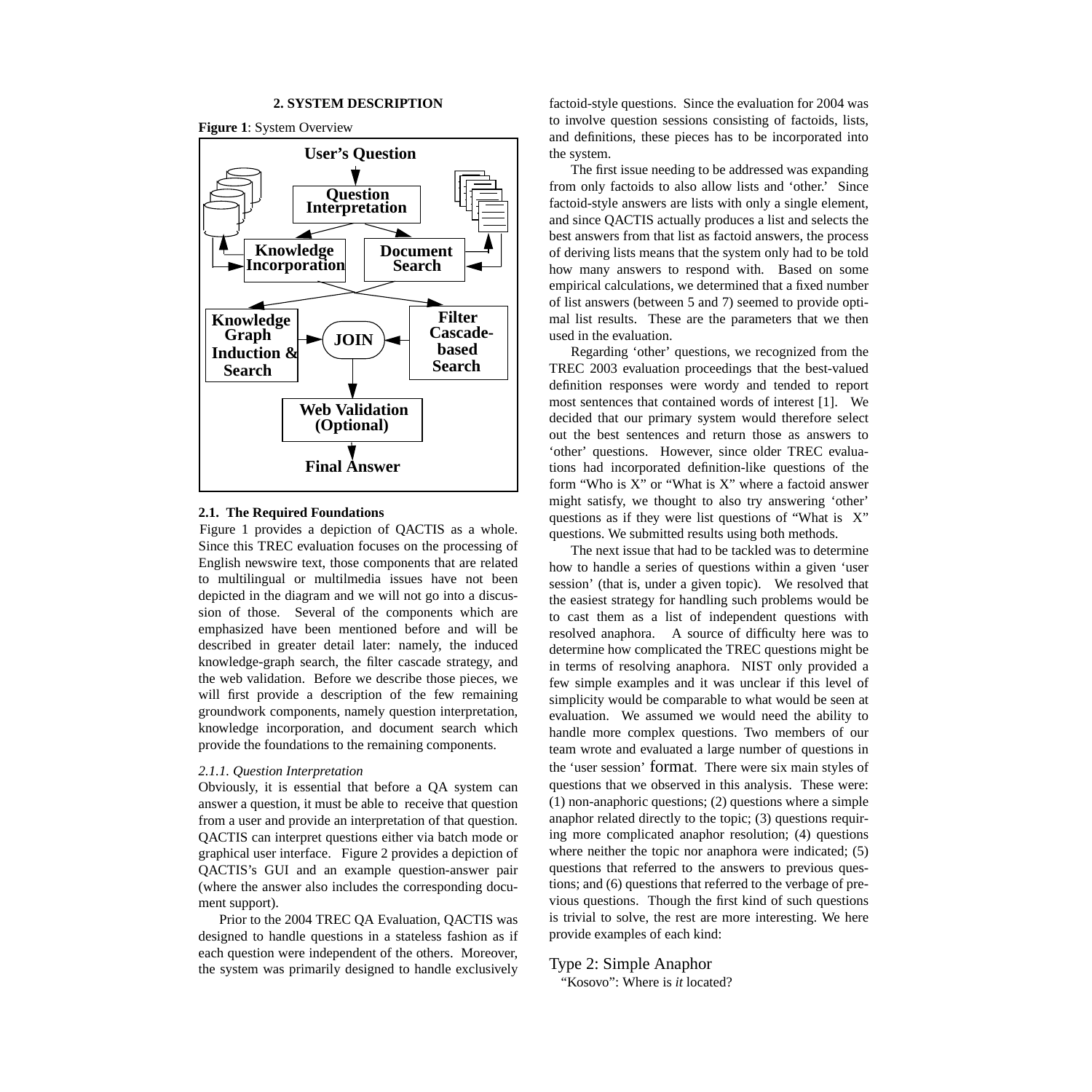

"Roses": Where were the first *ones* grown...? "George W Bush": When did *Bush* take office?

# Type 3: Complex Anaphor

"Synchronized Swimming": What country gave origin to *this sport*?

"Abraham & Mary Lincoln": When did *she* marry *him*?

# Type 4: No Anaphor nor topic in Question

"Philippines":When was the Leyte Gulf invasion? "Climate": When was the last Decadal Oscillation?

# Type 5: Reference to Previous Answer

"Spain": Who did Spain want extradited? Where was *he* prior to extradition?

"Guerrilla": Who are the founders of ...? What is *their* nickname?

# Type 6: Reference to Previous Verbage

"Venus": When Venus crosses the sun is known as what type of eclipse? Prior to 1999, when did the *last one* occur?

We developed software that we believed could handle the first five kinds of these questions. We anticipated that the sixth kind would be out of scope of this TREC evaluation. At evaluation time, our code was able to handle

most of the questions reasonably well, but as will be made more clear in Section 3, there were some catastrophic failures which damaged our performance.

#### *2.1.2. Knowledge Incorporation*

In addition to determining the kind of question and resolving session issues, another component of question interpretation is determining the intent behind the wording of the question. Taxonomic, ontologic, and dictionary-based information can be beneficial for judging the meanings of the question words. To satisfy this need, we made appeal to versions of the English WordNet [2]. We also made use of an electronic dictionary from one of our earlier efforts [3]. In addition to accessing meaning, we also needed to contend with issues regarding syntactic variation. We made some use of WordNet's word stemming capability and we also created a stemmer of our own which would provide multiple possible stems or conflations of the words in question.

#### *2.1.3. Document Search*

A common QA practice is to initially interpret the incoming question as if it were a request for relevant documents rather than a request for an answer [1]. Using this strategy allows the system to use typical information retrieval (IR) practices to identify documents that are likely to con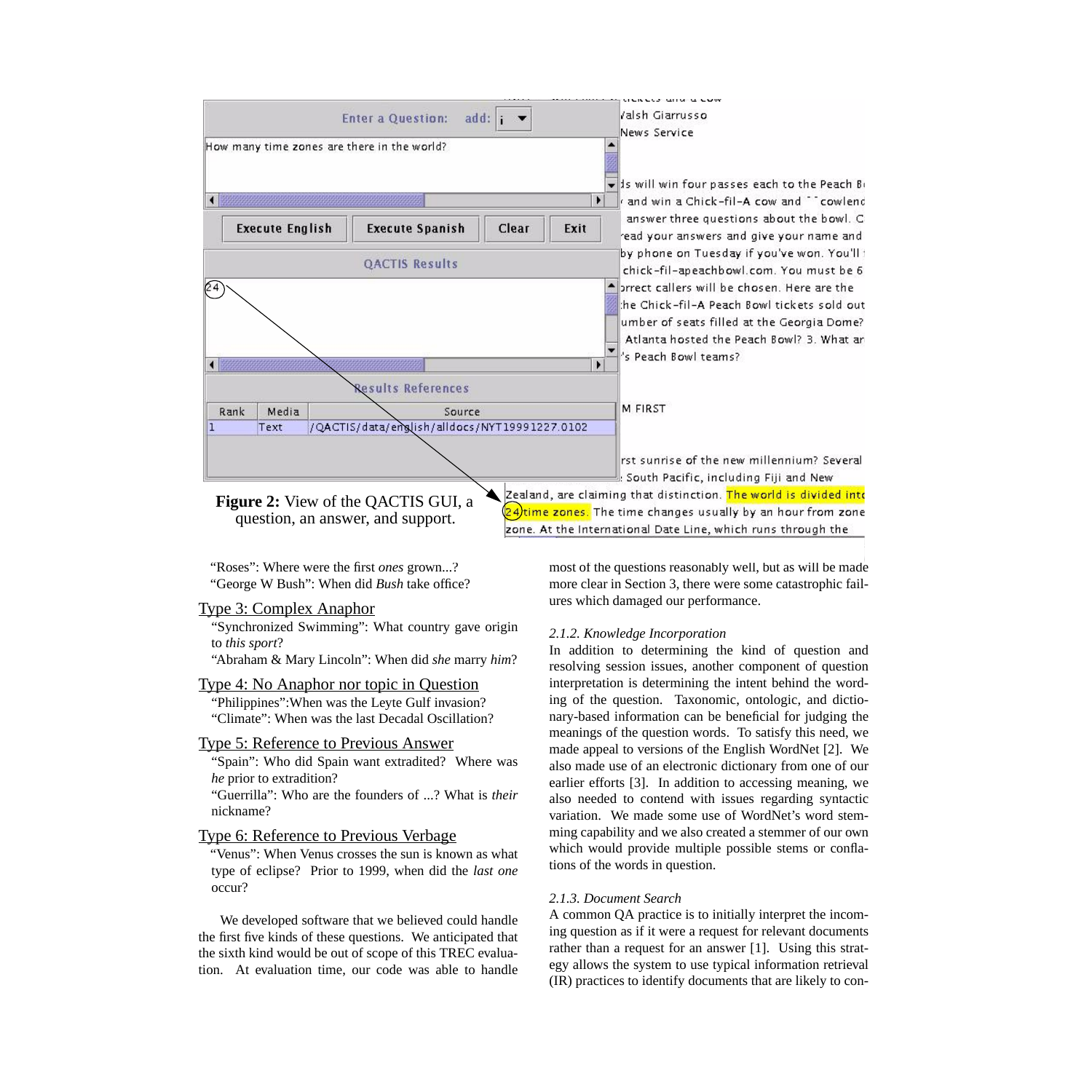tain answers to the user's questions. Although there is no guarantee that this assumption will be valid, this strategy has served useful in most experiements we have tried thus far. In the event that it is unsuccessful, there is not reason to believe that our QA system would have found the answer if the IR could not return appropriate documents.

We experimented with several IR systems, including one of our own making. We determined that the Lemur system [4] provided the best out-of-the-box results to our searches. We therefore incorporated Lemur into QAC-TIS. Although it is possible to massage the question so as to optimize IR results, we have not done this yet in QAC-TIS. Our results therefore reflect the use of Lemur as a black box where a query is supplied as input and a list of documents is generated as output. We use no pseudo-relevance feedback (PRF) in searching since preliminary experiments suggested that although PRF improves mean average precision, there seems to be a diluting amongst the top answer-bearing documents.

One last comment is in order regarding the kind of IR search QACTIS performs. In the QA community, some believe that the optimal form of IR for improving the ability to answer is to do optimal passage retrieval. This might be a good strategy for QA on factoid-style questions from newswire data where answers are often isolated in a limited number of sentences. However, it is not clear that restrictive passage retrieval is as beneficial when questions are more general, when answers occur across documents, and when the data consists of non-news or non-textual material. We therefore apply IR to full document retrieval which documents then get mined by the specific answer-searcher which later gets applied.

#### **2.2. Knowledge-Graph Induction Strategy**

After the introductory steps described above, the next process is to perform a search for the answer. As was mentioned before, QACTIS has a two-phase approach to question answering, namely a knowledge-graph induction strategy and a separate filter cascade strategy. The knowledge graph induction and search is to be general and to potentially handle any kind of questions whereas the filter cascade was developed to handle specific kinds of questions with greater accuracy. We first describe the general knowledge-graph strategy and later discuss the filter cascade mechanism.

Figure 3 provides a detailed graphical view of the methodology employed by the knowledge-graph induction strategy. The basic objective of this strategy is to convert the top *N* potentially relevant documents (as returned by Lemur) into a single, indexed, directed, attributed entity-relationship graph which can be mined to find connected subgraphs containing the desired components of the question. There is insufficient space to describe all of this process in exhaustive detail, so we provide a general overview of the major system components which allow us to induce and mine such a graph.

**Figure 3**. Knowledge-Graph Induction/Search

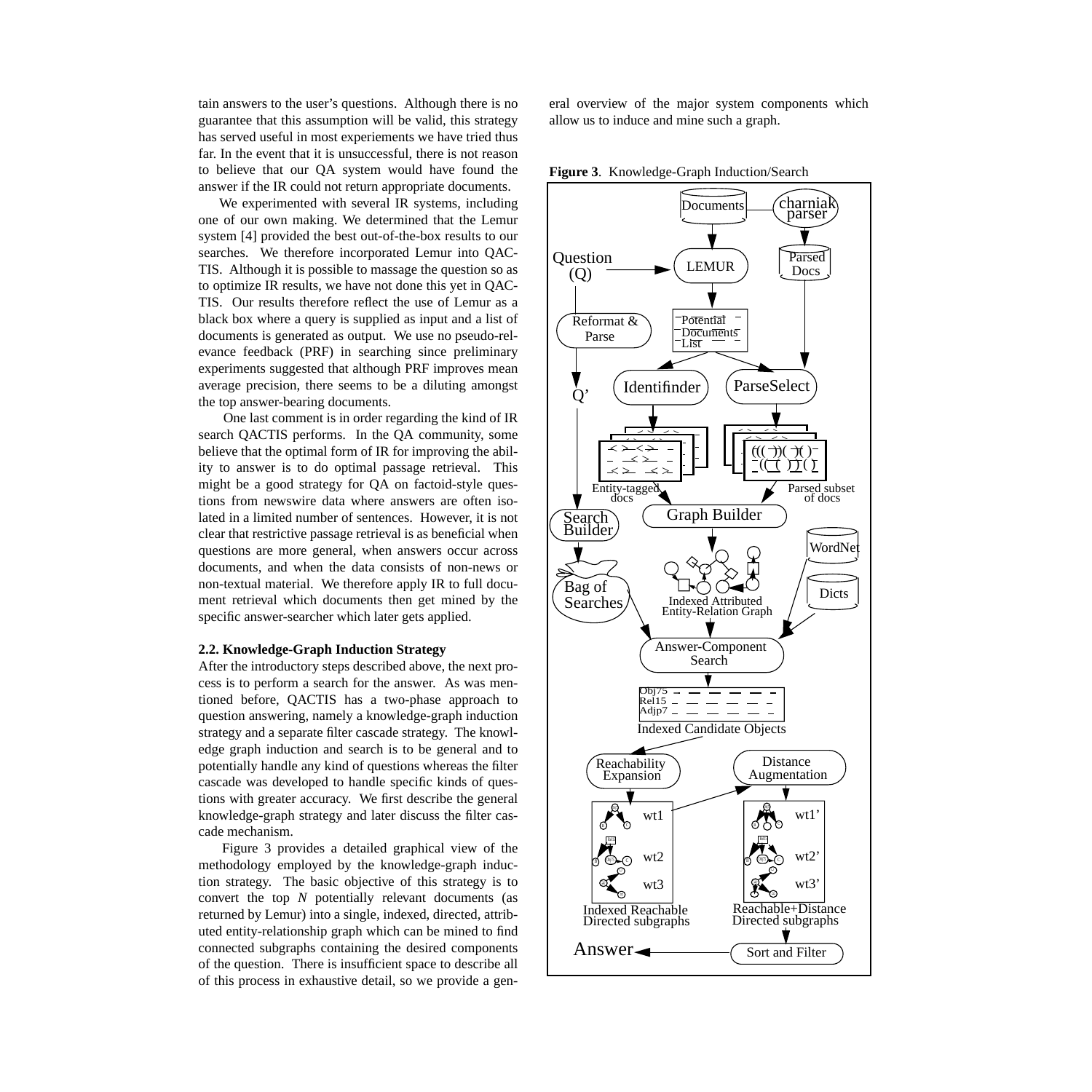#### *2.2.1. Graph Building*

To begin the graph induction process, we first perform a deep syntactic parse of the Lemur documents using the Charniak parser [5]. Although we would like parsing to happen at question time, it is currently an extremely slow process (taking about 1 second per sentence on a 2.8 GHz Pentium IV). Therefore, we parse all documents earlier at indexing time and then need only to pull back the correct parses during the query phase. In addition to parsing the documents, we run BBN's Identifinder<sup>TM</sup> system [6] to provide entity information which can support answering questions regarding people, places, and times. Identifinder runs sufficiently fast that we apply it at query time. Upon completion of both of these efforts, the system is then ready to induce a graph from this information.

We will consider an example of how this is done. Suppose there were a document in our collection: "Johan Vaaler invented the paper clip 90 years ago." Charniak's parser would convert this into something of the form

```
(S1 (S (NP (NNP Johan) (NNP Vaaler))
(VP (VBD invented)
(NP (DT the) (NN paper) (NN clip))
(ADVP (NP (CD 90) (NNS years)) (RB ago))) (. .)))
```
Identifinder will also indicate that "Johan Vaaler" is a person. The graph builder then reprocesses the string to convert relative times like "90 years ago" into absolute times by using the document's metadata that indicates it was written in 1989, subtract 90 years, and reporting

(S1 (S (NP (NNP Johan) (NNP Vaaler)) (VP (VBD invented) (NP (DT the) (NN paper) (NN clip)) (ADVP (PP (IN in) (NN 1899)) )) (. .)))

The graphbuilder next converts nouns and noun phrases into entities, verb phrases into relationships, and quantifiers, prepositional phrases, and adjectives into attributes. As it does this, it tries to some degree to resolve anaphora and the meanings of definite articles. When complete, it produces a graph akin to the that in Figure 4:





#### *2.2.2. Creating a Bag of Searches*

In parallel with the graph-building effort, there is a separate process within the graph induction strategy which tries to interpret the user's needs based on the question. If the question were "Who invented the paper clip?," the system attempts first to convert the question into a definitive statement like "Person.Q invented the paper clip." It then parses the statement and applies the graph building process thereto. The major objects (entities, relationships, quantifiers, and attributes) and some relations between them (like quantifier and quantified) are mined from the graph as entities to search for.

Next, the system builds a set of searches to process each kind of major object. In the sentence above, the major objects would be the "person.q" and "paper clip" entities and the "invented" relationship. The system determines the kinds of objects that these are and induces a collection of subroutines (one per object) that will be used to test each word/phrase of the top *N* documents to see if each provides evidence of the object. For example, the subroutine that is induced for the word "paper clip" would test each word in the top *N* documents to see if they are WordNet synonyms of the noun "paper clip" or if they are some sort of stem or conflation of it. The same is true for the word "invented" except that it knows to be looking for synonyms of a verb. For the word "person.Q," the system knows that words or phrases that satisfy this must at least be entities, but entities that have been marked by Identifinder as people or possibly organizations provide better solutions, as might entities that have been referred to as "he," "she," and so forth. Each different kind of question word, namely "who," "when," "where," "what," "why," and so forth generate a separate type of subroutine.

#### *2.2.3. Growth Using Reachability and Distance*

The collection of subroutines is applied to all of the words/phrases within the top *N* documents and any word that is found to match a subroutine's needs is saved off as well as the location where the it appears. A language model-based score (see [7], [8]) is then used to weight each candidate answer.

The main task for this system is to determine which objects, from among those that satisfy question words, can best address the needs of the user. This means one needs to identify the objects that are candidate answers and see if, through graph connectivity, it is possible to grow a subgraph which contains all or most of the desired elements from the incoming question. Suppose Figure 4 represents one of the top *N* documents. Clearly, entity #6 ("paper clip") and relationship #1 ("invented") satisfy the question's requirement for "paper clip" and "invented." Entity #3 ("Johan Vaaler"), according to the graph, was identified as a person ... so this also satisfies the need of "person.Q."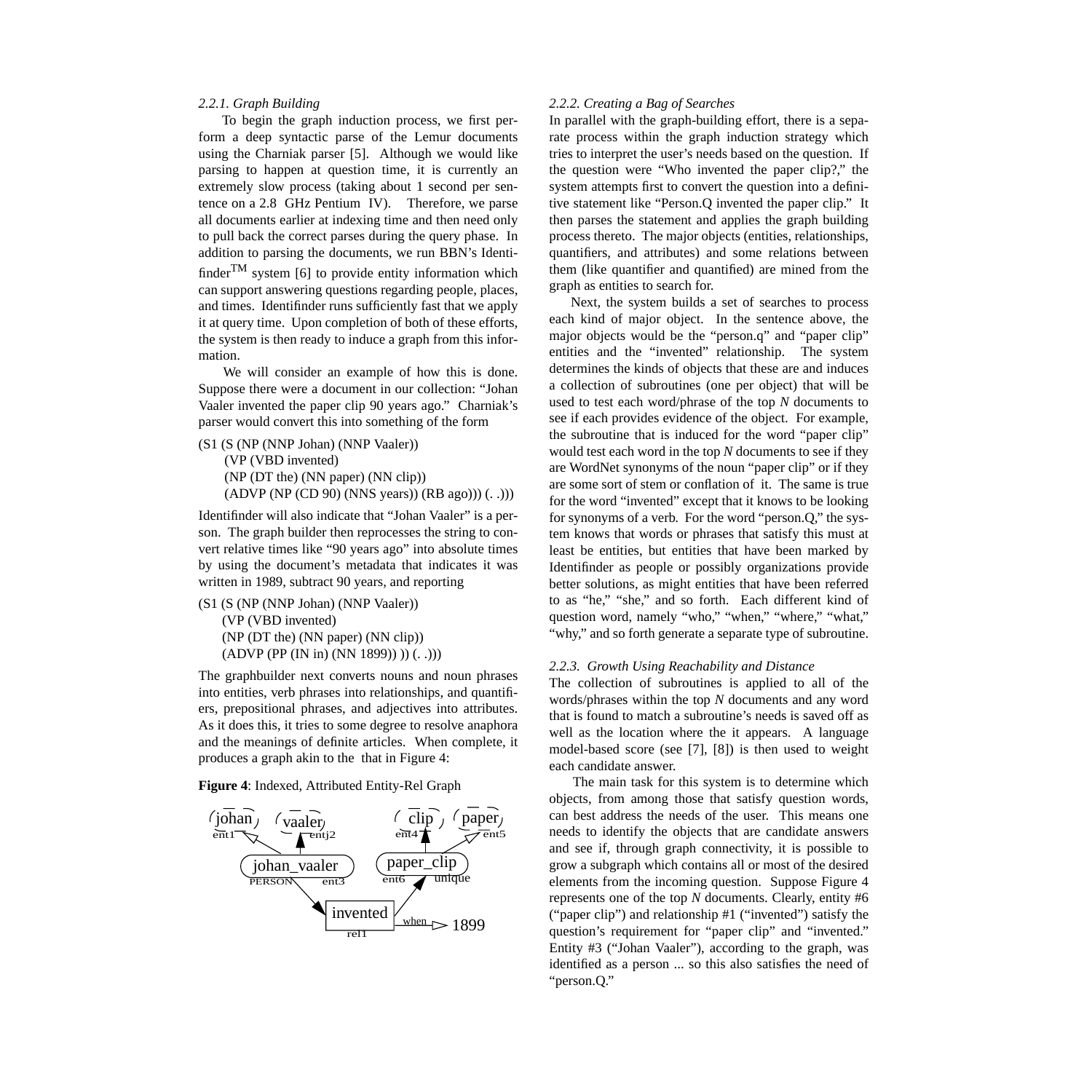However, these three objects by themselves do not solve the user's question. They need to be woven together, if possible, so as to guarantee that the answer is correctly found. Since Figure 4 represents a directed graph, objects can be 'woven together' if an arrow exists between them and if the arrows points in the appropriate direction. From Figure 4, relationship #1 is reachable from entity #3 and entity #6 is reachable from relationship #1. Hence, we can link together each of the desired terms using this strategy and report, as a final answer, the product of the scores of each object.

For many graphs, however, it is impossible to obtain reachability between all of the needed components. As a final supplement to the answer search process, we make use of the distance that a missing component is away from a reachable subgraph. The score for incorporating such a word is related to the reciprocal of the square of its distance from the subgraph.

The scores of the distance-augmented reachable subgraphs are sorted, and the subgraphs with largest scores are reported as answers. For factoid answers, only the best such answer is kept, and for lists, the top *m* answers are reports.

#### **2.3. Cascade of Filters Strategy**

A separate module was developed to provide a more indepth analysis and corresponding answers to certain kinds of questions such as the "How many" and "Other" type questions. This was the initial starting point for QACTIS development and the feeling was that certain types of questions are likely to be amenable to straightforward solutions. The Cascade of Filters approach (CFA) has significantly better MRR scores for questions like the "How many" over those of the Knowledge-Graph Induction algorithm, so QACTIS typically fuses both methods with the idea that specifically-tailored question answering through CFA should be used when available. The CFA uses different filters to identify potential answers and also eliminate others. Any values left at the end of all the filters was considered to be an appropriate answer.

#### *2.3.1. Trigrams n Tags - (TnT)*

The CFA relies on information retrieval using Lemur, Wordnet as a lexical reference system, and TnT for partof-speech tagging. TnT (short for "Trigrams 'n Tags") is an efficient statistical part-of-speech tagger that is trainable on different languages and virtually any tagset [9].

# *2.3.2. Filters*

The CFA evaluates the top *N* (*N* usually set to 30) documents returned by Lemur. (The original question is tokenized using TnT, and the main noun/noun phrase of the question is extracted.) WordNet is also used to generate synonyms for the noun/noun phrase. The retrieved





documents are then successively filtered to identify candidate answers. After all candidate answers are scored, the top score is considered the correct answer and ties go to the answer from the highest scoring Lemur document. The CFA filters for "how many" questions are described below.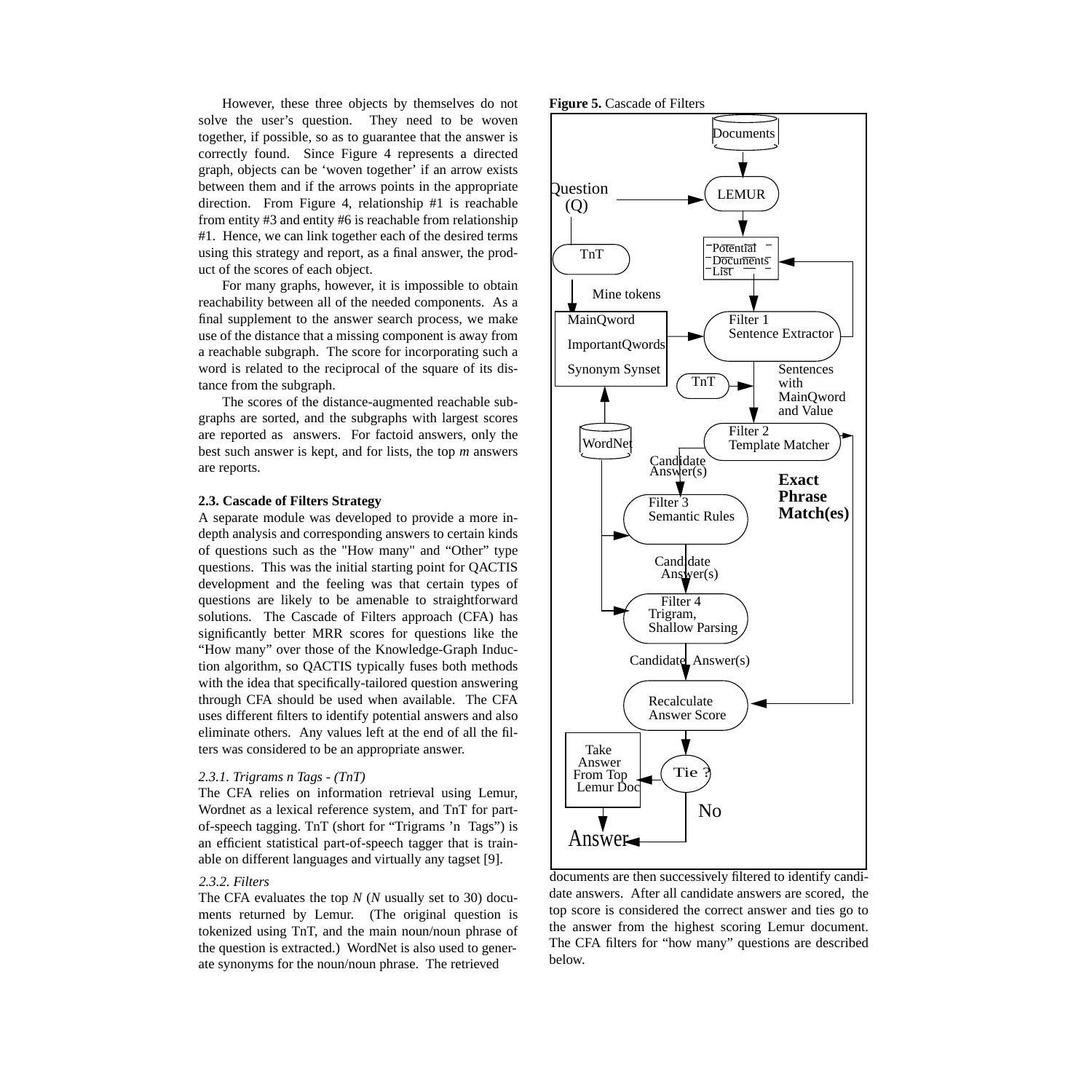2.3.2.1 Sentence Extractor Filter (SEF): The SEF identifies sentences of each top IR document that contain a match to the question noun phrase or synset synonyms, and also contain a numeric value. The distance in words between the noun and value are then calculated; the shortest distance is the best. A count of the important question words and synset words is also recorded and added to the minimum distance score. Sentences with the highest scores for each of the top *N* documents are saved in a hashtable with the candidate "how many" numerical value as the key. Each of these sentences are then POS-tagged using TnT and saved in another hashtable ... again using the candidate value as the key. Both hashtables are evaluated by the Template Matcher Filter.

2.3.2.2 Template Matcher Filter (TMF): Shallow parsing was performed on the question and template match filters were formed. For example, "How many hexagons are on a soccer ball" could generate templates

a) "<#> hexagons are on a soccer ball"

b) "soccer ball has  $\langle # \rangle$  hexagons"

c) "soccer ball contains <#> hexagons"

Exact matches indicated a high degree of certainty. All potential answer sentences were tested against the template filters. If any matches were found from the templates, the system progressed to the sentence score recalculation module using these template matched answers, otherwise the Semantic Rules Filter is applied to the hashtable sentences.

2.3.2.3 Semantic Rules Filter (SRF): These filters attempt to use semantic rules for validation. This set of filters eliminates candidates from the hashtable of possibilities. One such filter deals with the verb and its synonyms. For example, given the following two sentences, the first would be eliminated for the question "How many atheletes participated in the 2004 summer olympics games?"

*Potential filtered sentence 1*: 103 atheletes of the 2004 summer olympics won medals for the United States.

*Potential filtered sentence 2*: 11,099 atheletes competed for medals in the summer olympics.

Both sentences were in the candidate answer hash because they contained the main question word "athelete," had a numeric value with a distance of 1 from that question word, and contained the same number of important question words (summer olympics). In this case the verb "won" did not match "participated" or a synonym of participated (competed), so that sentence was eliminated from the candidate hashtable. The system also accounted for a conjugated form of the verb to appear in the answer as well as a verb to be presented in a different tense than the question verb. If the candidate hashtable still had entries, the processing continued to the next set of filters.

2.3.2.4 Trigram, Shallow Parsing Filter (TSPF): All word-trigrams of the question and candidate answer sentences are computed. If any candidate sentences has trigrams in common with the question, then all sentences that do not have commonality are purged. Next, the POS tags of the question are used to help form a direct object/ verb/value triple from the question. Such triples are also formed for each of the remaining candidate sentences. Again, if there are any candidate answers whose triple matches that of the question, then any candidates that do not have matches are discarded.

2.3.2.5 Answer reporting: If there are still more than one candidate answer, the system rescores those that remain. The highest-scoring sentence is declared to be the answer. Ties go to the highest Lemur-scoring document.

#### **2.4. Providing Web Validation**

Several researchers have proposed using large external corpora for the purpose of validating candidate answers to factoid questions [10]. In particular, the size of the Web and the availability of online search tools make it convenient to use search engines as a data source to confirm answers using the Web as a source for validation.

Magnini et al. compared two different approaches for Web-based answer validation: a statistical approach that examined question and answer word co-occurences and a content based method that measures the proximity of question words to an answer in short text extracts. The two methods performed similarly and conferred roughly a 22% increase in performance over a baseline that did not apply answer validation. For our participation in the TREC 2004 QA task we adopted the content-based method of Magnini et al. for both the factoid and list subtasks.

The algorithm we used is based on the notion that the candidate answer pattern will appear in close proximity to the question terms. A query consisting of the exact answer pattern conjoined with content words from the question was submitted to the Altavista search engine. Thus one web request per candidate answer is required. Like many search engines, the Altavista engine returns a ranked lists of documents along with short textual extracts which contain query terms. It is these textual portions that are examined - not full documents. We want to reward answers that are very close to many question words and which are found with question words in multiple documents. We only considered the top ten responses from our baseline system which found a correct answer in 48% (TREC-9) and 37% (TREC 2003) of cases.

An answer's score is produced by aggregating scores obtained from individual textual snippets returned by the search engine. The candidate answer string can contain multiple words and may occur more than once in the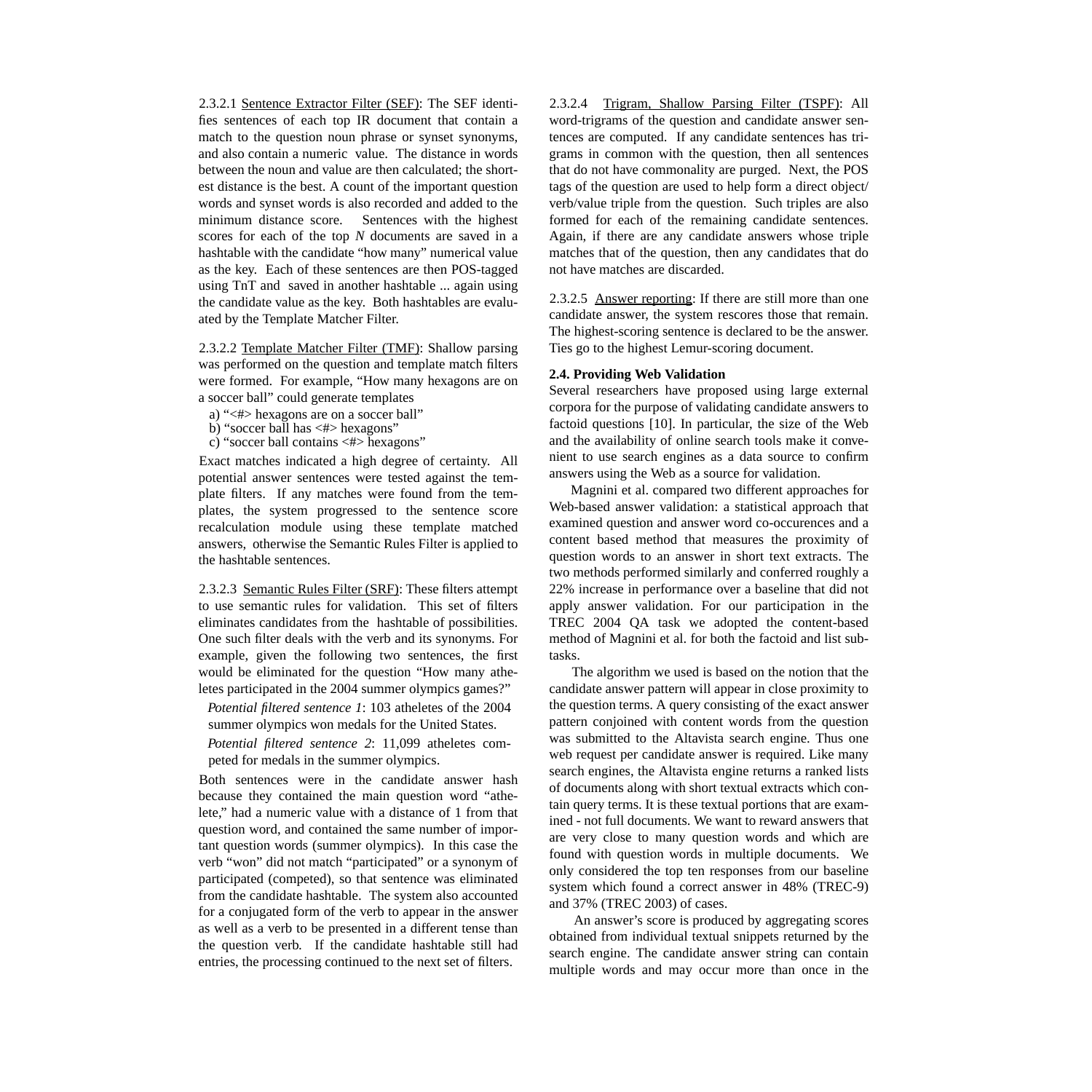extract. We search for the presence of each non-stopword question word in the snippet. If found, we determine the distance, in 'non-question' words, between question word and answer. (A non-question word is any word not appearing in the question). For each word, the closest location is used. A product is computed over all query terms using  $2^{1/(dist+1)}$  as factors. This results in a factor of 1 when a term is absent and a factor of 2 when a question word is adjacent to the answer (or separated only by other question words). Values between 1 and 2 are obtained when question words are more distant from the answer location. Per-snippet scores are summed for each candidate answer and the highest score is deemed the most likely response.

We experimented with this approach using data from the TREC-9 and TREC 2003 QA tracks and found that substantial gains could be obtained. Answer validation enhances overall performance on all factoid questions, but the technique appears more effective with certain question types. We left our baseline system's answers unmodified for amount-type questions (i.e., "how many ..." or "how long is") which make up about 13% of the factoid questions. In Table 1 we show the improvement observed for factoid questions from previous TREC QA tracks. We produced ten candidate answers and computed both mean reciprocal rank (MRR) and the number correct (#Corr) at rank 1. Given the improvements that this technique provided at development time, we expected comparable gains to occur at evaluation time as well.

**Table 1: Effectiveness of Web Validation on Previous QA Data**

|                 | Trec 9 (492) |            | Trec2003(380) |            |
|-----------------|--------------|------------|---------------|------------|
|                 | #Corr        | <b>MRR</b> | #Corr         | <b>MRR</b> |
| <b>Baseline</b> | 101          | .277       | 49            | .190       |
| Web-Validated   | 119          | .310       | 73            | .231       |
| (Improvement)   | $(+18%)$     | $(+12%)$   | $(+49%)$      | $(+22%)$   |

# **3. SYSTEM EVALUATIONS**

# **3.1. Description of Results**

For TREC-2004, we opted to submit three separate systems. The first system ("nsaqactis1") was our baseline system which represented the output fusion of the Knowledge-Graph and CFA strategies. CFA provided the answers to definition and "how many" style questions, and the knowledge graph produced the other types of results. The second system, "nsaqactis2," was the same as the first except web validation was applied afterwards. The third system, "nsaqactis3" used only the knowledge graph and web validation to answer the questions. The performance of the TREC 2004 evaluation is provided in

Table 2. To our surprise, our baseline (#1) system performed approximately as well as our Trec 9 baseline had performed. We had hoped that a comparable web-validation improvement would have been seen as well, but to our dismay, web validation actually resulted in a loss of performance on non-list questions, but there was a reasonable gain using web validation on lists. We were also delighted to have "Other" style questions perform very well given that this was a last-minute and untested feature of our system. In the sections that following, we provide a brief analysis of these results to include an indication of where things went as well or better than expected and where the system failed to respond as desired.

**Table 2: TREC 2004 Performance**

| Strategy                                          | Factoid | List  | Other | A11   |
|---------------------------------------------------|---------|-------|-------|-------|
| Knowledge Graph+<br>Filter Cascade (#1)           | 0.204   | 0.071 | 0.367 | 0.211 |
| $\sqrt{\text{System H1+}}$<br>Web Validation (#2) | 0.187   | 0.098 | 0.355 | 0.207 |
| Knowledge Graph+<br>Web Validation (#3)           | 0.183   | 0.104 | 0.062 | 0.133 |

## **3.2. Times When Things Go Well**

Perhaps the component of our system whose performance we are most pleased with is that of "Other" answering. Early in the paper, we mentioned that just prior to the TREC evaluation, QACTIS had very little capacity to handle "other" style questions. Through the Knowledge-Induction Search we did have limited capacity of declaring hypernyms of the entities needing definition to be defining statements about those entities, but we did not have the ability to handle definitions in the encyclopedic style that TREC evaluates. For interest sake, we did submit our hypernym output as one version (#3) of definitions, but we had interest in creating definitions that would be more aligned with the evaluation. In last year's TREC evaluations, definitions that consisted of well-chosen sentences seemed to outperform most other types of definitions, so our throught was to build some comparable mechanism. The CFA strategy works primarily from well-chosen sentences, so it seems well-suited to building up our definer. Definitional questions were therefore handled by modifying the Sentence Extractor Filter (2.3.2.1) used in CFA. In particular, sentences from the top *N* documents were scanned for matches to the target topic and those sentences were saved off. No attempt was made to avoid redundancy with prior questions from the same session. A simple filter was then applied that accepted only those sentences as answer components that had lengths greater than 10 and less than 250 words. The number of sentences per topic was capped at 50.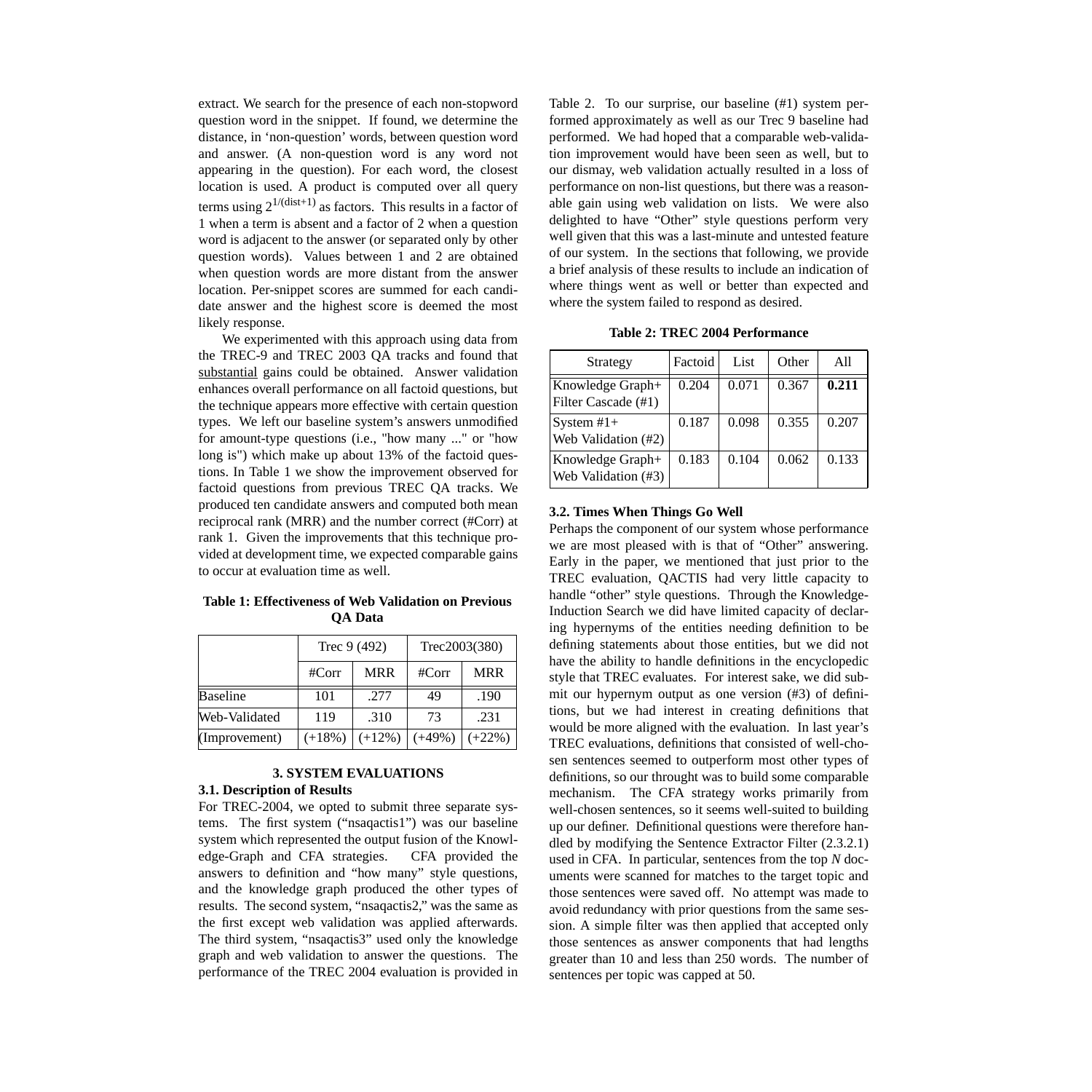Table 2 suggests that this strategy seemed to work reasonably well. In our best-scoring run (the baseline, #1), the answers were on average about 2336 characters long and had an average precision of 0.179 and an average recall of 0.485. Since recall played a significant role in performance, and since long answers are well tolerated, this led to the reasonable score of 0.367 which was better than we had hoped to achieve.

(As a matter of comment, the third system, which scored poorly was based purely on lists of potential hypernyms. In this case, the average answer length was reduced to 226 characters and the precision dropped somewhat to 0.118. Yet the average recall -- the most important component of the evaluation -- was very low...only 0.066.)

#### **3.3. Difficulties: The Unexpected**

#### *3.3.1. Series-style Question Problems*

We had expected that our module to convert series-style questions into independent questions would work satisfactorily. There were a number of questions where the system had significant difficulties, however.

In the 11th squestion-session, the target was "the band Nirvana" and the second and third questions of that session asked about the band members and the band's formation. The resolver recognized that "band" and "band Nirvana" were the same but did not make the corresponding substitutions into the independent questions. Thus, the question did not indicate what kind of band was being looked for and all corresponding answers were missed.

In this same series, the next questions that were posed used the terms "their" and "they." The resolver assumed that since the former question mentioned band members whereas the topical 'band' is a singular entity, "their" and "they" must refer to the answer of the second question in the series. Thus, instead of using "Nirvana" as a substitution for the anaphora, it used what it thought mught be an answer to the group members question, and it thus substituted "Desmond Chase" for "they" and "their."

These two phenomena, namely, failing to make the substitution when part of the topic was found in the question *and* using answers to previous series questions to resolve the anaphors, was a condition which occurred a total of 16 times throughout the question collection.

#### *3.3.2. Inexact answers*

Another difficulty for our system was that by and large, until the evaluation, we paid little heed to the actual documents where answers appeared and we did not concern ourselves heavily on whether the cleanest answer (i.e., an exact answer) was presented -- but only if the right kind of answer was identified. The evaluation, however, was concerned with providing document support and answer exactness.

The first of these issues is rather complicated to resolve in a system which tries to identify answers across documents -- which document did the answer actually appear in? To prepare for the evaluation, we had to equip the system to know, to the best of its ability, where the original answer came from. These modifications were reasonably successful in that only one of the otherwise correct answers we returned was declared to be unsupported.

On the other hand, the requirement for answer exactness resulted in a high penalty for us. Our best system only produced 47 correct answers. Yet the system produced 12 answers which were deemed to be inexact, thus resulting in significant damage to our overall performance.

#### *3.3.3. Experiments and Test in Web Validation*

As mentioned, we applied answer validation on two of three TREC 2004 submissions. Although the method was untested, we also attempted to validate responses to list questions as with factoids.

|            | Total | w/o Validation | w/Validation |
|------------|-------|----------------|--------------|
| Abbrev     |       |                |              |
| Amount     | 31    | 7              | 7            |
| Location   | 28    | 8              |              |
| Miscellany | 15    | 1              | 1            |
| Process    | 2     | $\mathcal{O}$  | 0            |
| Time       | 48    | 19             | 19           |
| What       | 66    | 6              | 7            |
| Who        | 39    | 6              | 5            |
|            | 230   | 47             | 43           |

**Table 3: Comparing performance by question type**

Location questions fared worse with Web-validation and 'what' and 'who' questions were less popular in this year's set of questions. These differences in the distribution of question types might account for the observed differences.

For list questions we returned as many as 7 responses after considering up to 15 possibilities from the baseline system (more or less possibilities may have been provided). Here Web-validation had a significant positive effect, improving the F-score from 0.071 (without validation) to 0.098.

#### **4 FUTURE DIRECTIONS**

The results we have presented represent our first attempt to participate in the TREC QA Evaluation. Across the course of the next year, we expect that our system will